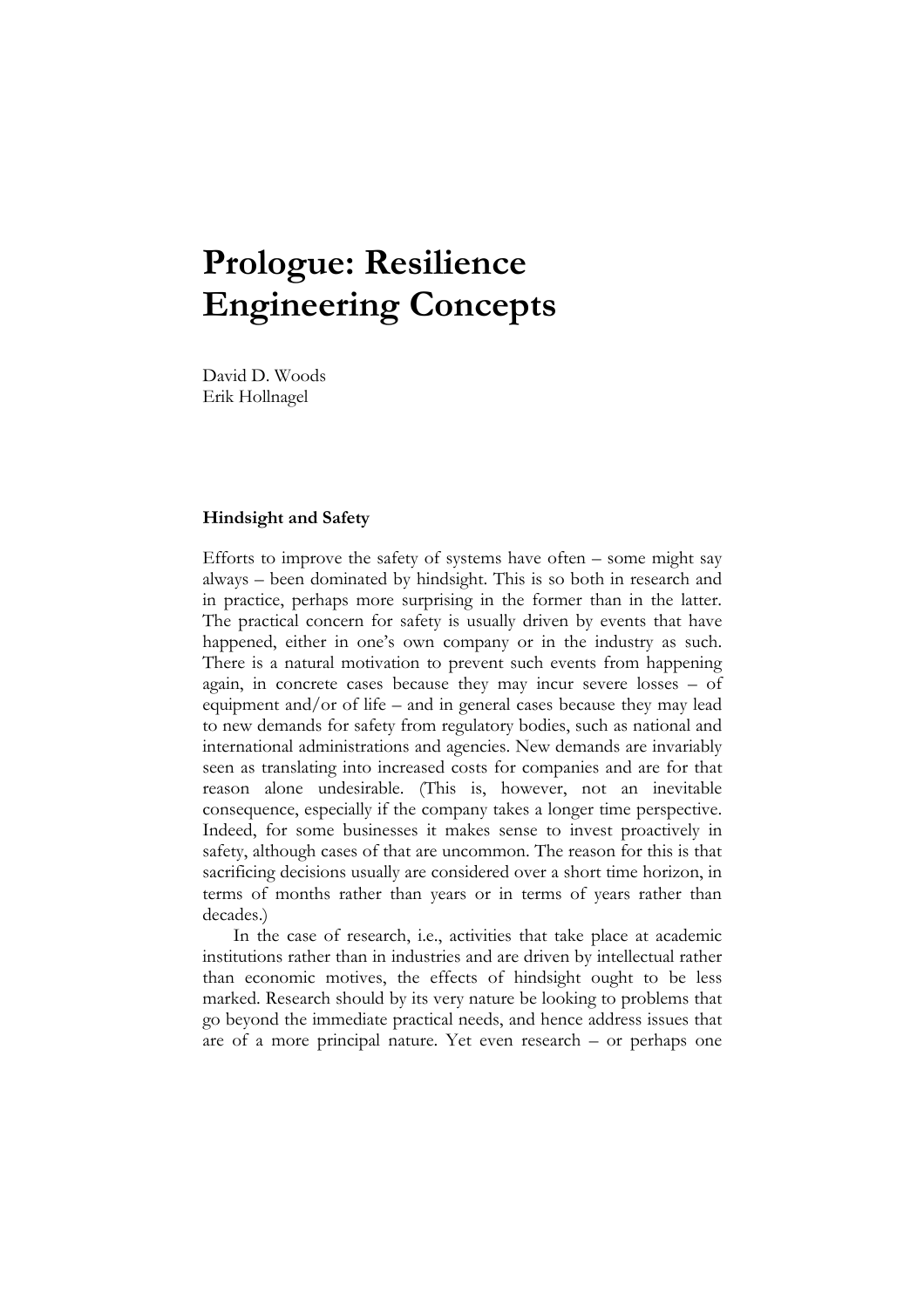should say: researchers – are prone to the effects of hindsight, as pointed out by Fischhoff (1975). It is practically a characteristic of human nature – and an inescapable one at that – to try to make sense of what has happened, to try to make the perceived world comprehensible. We are consequently constrained to look at the future in the light of the past. In this way our experience or understanding of what has happened inevitably colours our anticipation and preparation for what could go wrong and thereby holds back the requisite imagination that is so essential for safety (Adamski & Westrum, 2003). Approaches to safety and risk prediction furthermore develop in an incremental manner, i.e., the tried and trusted approaches are only changed when they fail and then usually by adding one more factor or element to account for the unexplained variability. Examples are easy to find such as 'human error', 'organisational failures', 'safety culture', 'complacency', etc. The general principle seems to be that we add or change just enough to be able to explain that which defies the established framework of explanations. In contrast, resilience engineering tries to take a major step forward, not by adding one more concept to the existing vocabulary, but by proposing a completely new vocabulary, and therefore also a completely new way of thinking about safety. With the risk of appearing overly pretentious, it may be compared to a paradigm shift in the Kuhnian sense (Kuhn, 1970).

When research escapes from hindsight and from trying merely to explain what *has* happened, studies reveal the sources of resilience that usually allow people to produce success when failure threatens. Methods to understand the basis for technical work shows how workers are struggling to anticipate paths that may lead to failure, actively creating and sustaining failure-sensitive strategies, and working to maintain margins in the face of pressures to do more and to do it faster (Woods & Cook, 2002). In other words, doing things safely always has been and always will be part of operational practices – on the individual as well as the organisational level. It is, indeed, almost a biological law that organisms or systems (including organisations) that spend all efforts at the task at hand and thereby neglect to look out for the unexpected, run a high risk of being obliterated, of meeting a speedy and unpleasant demise. (To realise that, you only need to look at how wild birds strike a balance between head-down and head-up time when eating.) People in their different roles within an organisation are aware of potential paths to failure and therefore develop failure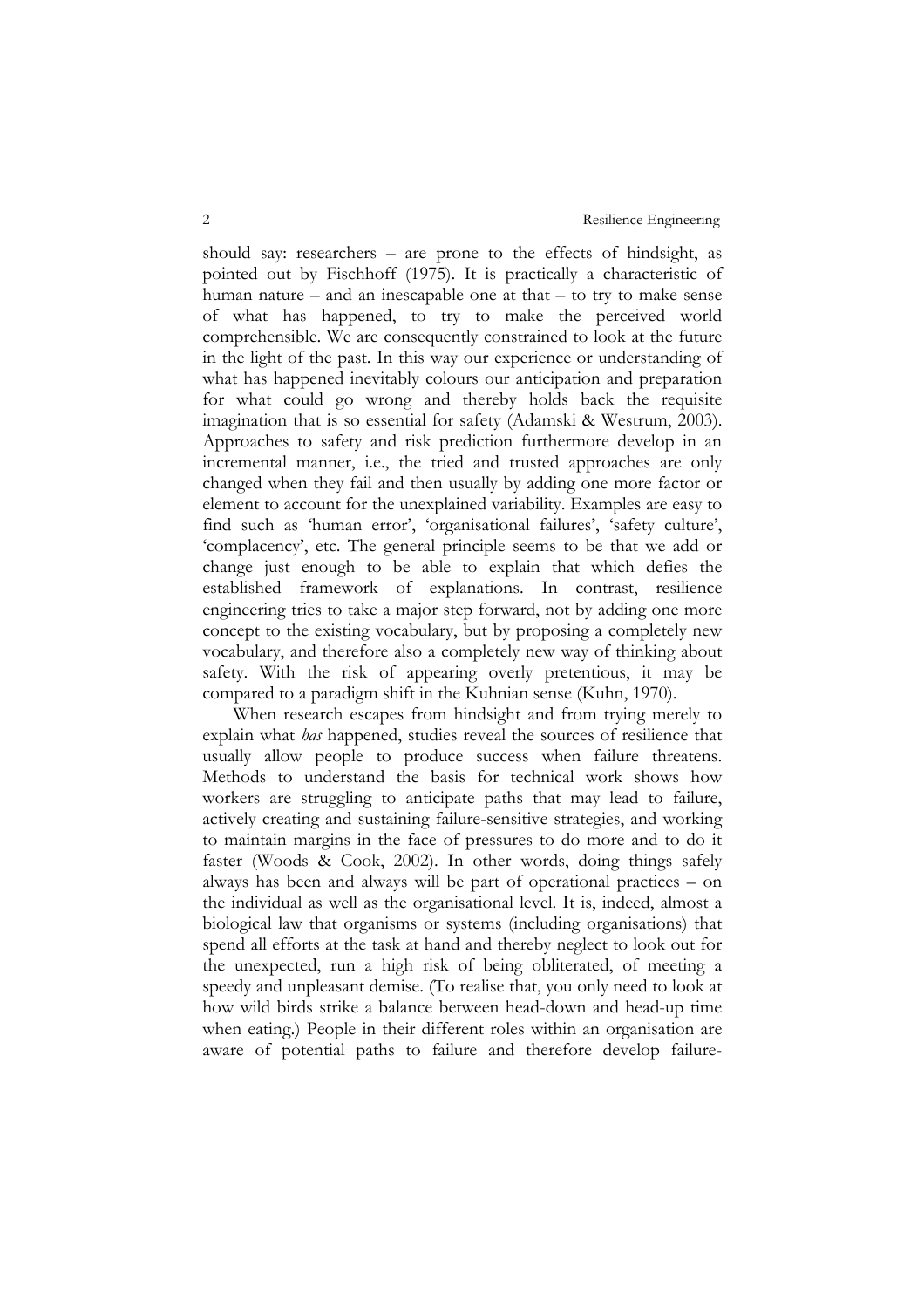sensitive strategies to forestall these possibilities. Failing to do that brings them into a reactive mode, a condition of constant fire-fighting. But fires, whether real or metaphorical, can only be effectively quelled if the fire-fighters are proactive and able to make the necessary sacrifices (McLennan et al., 2005).

Against this background, failures occur when multiple contributors – each necessary but only jointly sufficient – combine. Work processes or people do not choose failure, but the likelihood of failures grow when production pressures do not allow sufficient time – and effort – to develop and maintain the precautions that normally keep failure at bay. Prime among these precautions is to check all necessary conditions and to take nothing important for granted. Being thorough as well as efficient is the hallmark of success. Being efficient without being thorough may gradually or abruptly create conditions where even small variations can have serious consequences. Being thorough without being efficient rarely lasts long, as organisations are pressured to meet new demands on resources. To understand how failure sometimes happens one must first understand how success is obtained – how people learn and adapt to create safety in a world fraught with gaps, hazards, trade-offs, and multiple goals (Cook et al., 2000).

The thesis that leaps out from these results is that failure, as individual failure or performance failure on the system level, represents the temporary inability to cope effectively with complexity. Success belongs to organisations, groups and individuals who are resilient in the sense that they recognise, adapt to and absorb variations, changes, disturbances, disruptions, and surprises – especially disruptions that fall outside of the set of disturbances the system is designed to handle (Rasmussen, 1990; Rochlin, 1999; Weick et al., 1999; Sutcliffe & Vogus, 2003).

## **From Reactive to Proactive Safety**

This book marks the maturation of a new approach to safety management. In a world of finite resources, of irreducible uncertainty, and of multiple conflicting goals, safety is created through proactive resilient processes rather than through reactive barriers and defences. The chapters in this book explore different facets of resilience as the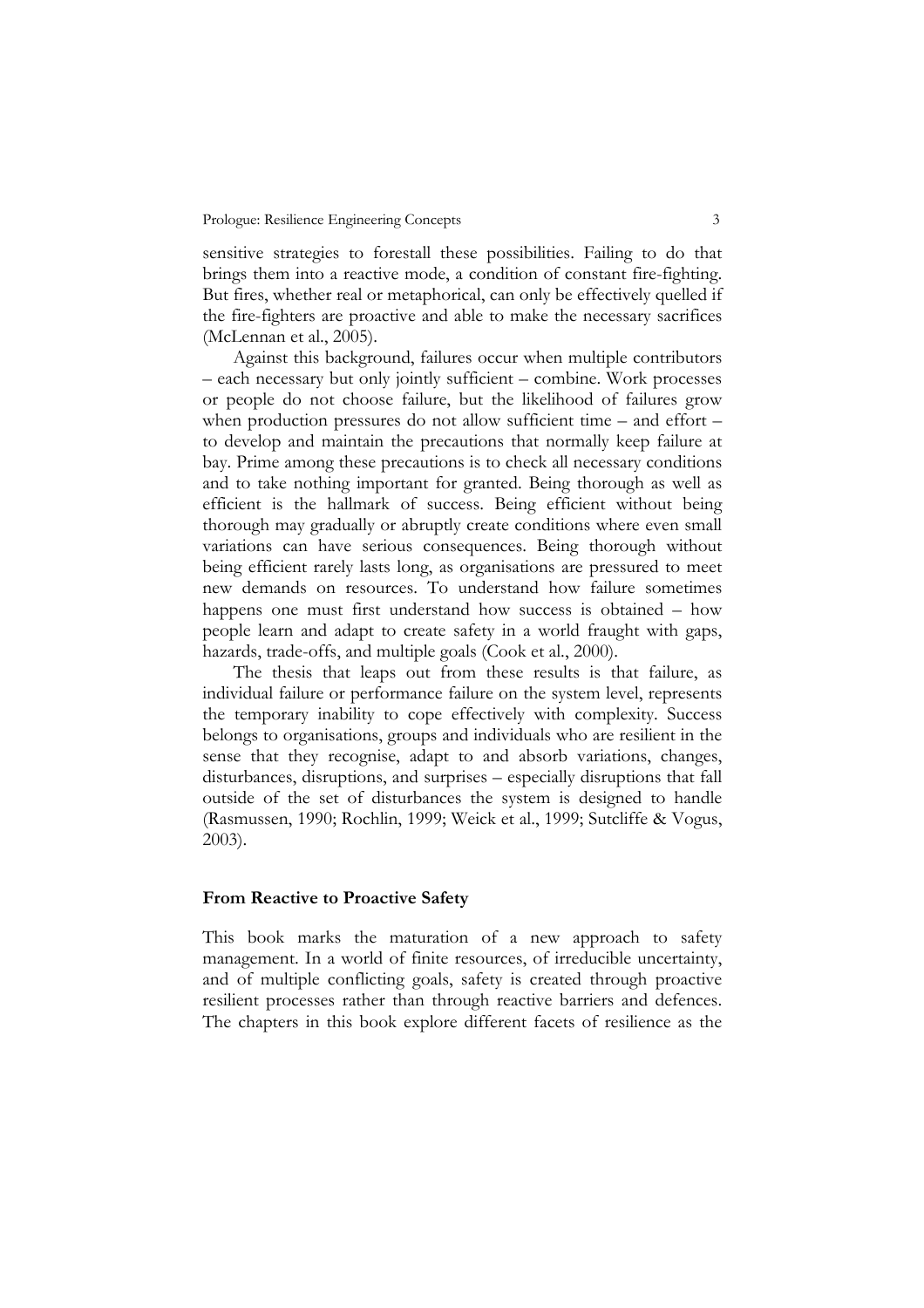ability of systems to anticipate and adapt to the potential for surprise and failure.

Until recently, the dominant safety paradigm was based on searching for ways in which limited or erratic human performance could degrade an otherwise well designed and 'safe system'. Techniques from many areas such as reliability engineering and management theory were used to develop 'demonstrably safe' systems. The assumption seemed to be that safety, once established, could be maintained by requiring that human performance stayed within prescribed boundaries or norms. Since 'safe' systems needed to include mechanisms that guarded against people as unreliable components, understanding how human performance could stray outside these boundaries became important.

According to this paradigm, 'error' was something that could be categorised and counted. This led to numerous proposals for taxonomies, estimation procedures, and ways to provide the much needed data for error tabulation and extrapolation. Studies of human limits became important to guide the creation of remedial or prosthetic systems that would make up for the deficiencies of people. Since humans, as unreliable and limited system components, were assumed to degrade what would otherwise be flawless system performance, this paradigm often prescribed automation as a means to safeguard the system from the people in it. In other words, in the 'error counting' paradigm, work on safety comprised protecting the system from unreliable, erratic, and limited human components (or, more clearly, protecting the people at the blunt end – in their roles as managers, regulators and consumers of systems – from unreliable 'other' people at the sharp end – who operate and maintain those systems).

When researchers in the early 1980s began to re-examine human error and collect data on how complex systems had failed, it soon became apparent that people actually provided a positive contribution to safety through their ability to adapt to changes, gaps in system design, and unplanned for situations. Hollnagel (1983), for instance, argued for the need of a theory of action, including an account of performance variability, rather than a theory of 'error', while Rasmussen (1983) noted that 'the operator's role is to make up for holes in designers' work.' Many studies of how complex systems succeeded and sometimes failed found that the formal descriptions of work embodied in policies, regulations, procedures, and automation were incomplete as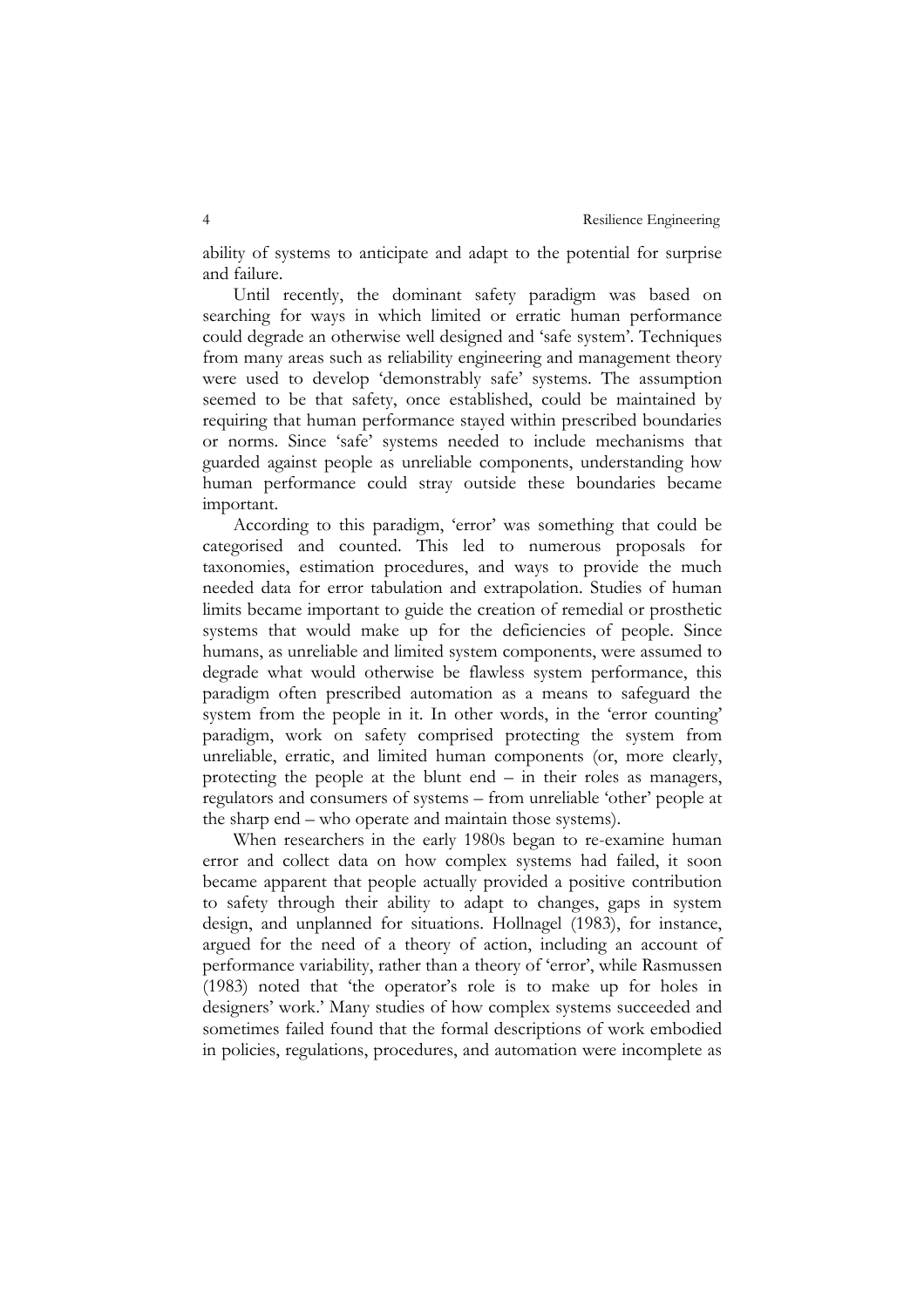models of expertise and success. Analyses of the gap between formal work prescriptions and actual work practices revealed how people in their various roles throughout systems always struggled to anticipate paths toward failure, to create and sustain failure-sensitive strategies, and to maintain margins in the face of pressures to increase efficiency (e.g., Cook et al, 2000). Overall, analysis of such 'second stories' taught us that failures represented breakdowns in adaptations directed at coping with complexity while success was usually obtained as people learned and adapted to create safety in a world fraught with hazards, trade-offs, and multiple goals (Rasmussen, 1997). In summary, these studies revealed:

- How workers and organisations continually revise their approach to work in an effort to remain sensitive to the possibility for failure.
- How distant observers of work, and the workers themselves, are only partially aware of the current potential for failure.
- How 'improvements' and changes create new paths to failure and new demands on workers, despite or because of new capabilities.
- How the strategies for coping with these potential paths can be either strong and resilient or weak and mistaken.
- How missing the side effects of change is the most common form of failure for organisations and individuals.
- How a culture of safety depends on remaining dynamically engaged in new assessments and avoiding stale, narrow, or static representations of the changing paths (revising or reframing the understanding of paths toward failure over time).
- How overconfident people can be that they have already anticipated the types and mechanisms of failure, and that the strategies they have devised are effective and will remain so.
- How continual effort after success in a world of changing pressures and hazards is fundamental to creating safety.

In the final analysis, safety is not a commodity that can be tabulated. It is rather a chronic value 'under our feet' that infuses all aspects of practice. Safety is, in the words of Karl Weick, a dynamic non-event. Progress on safety therefore ultimately depends on providing workers and managers with information about changing vulnerabilities and the ability to develop new means for meeting these.